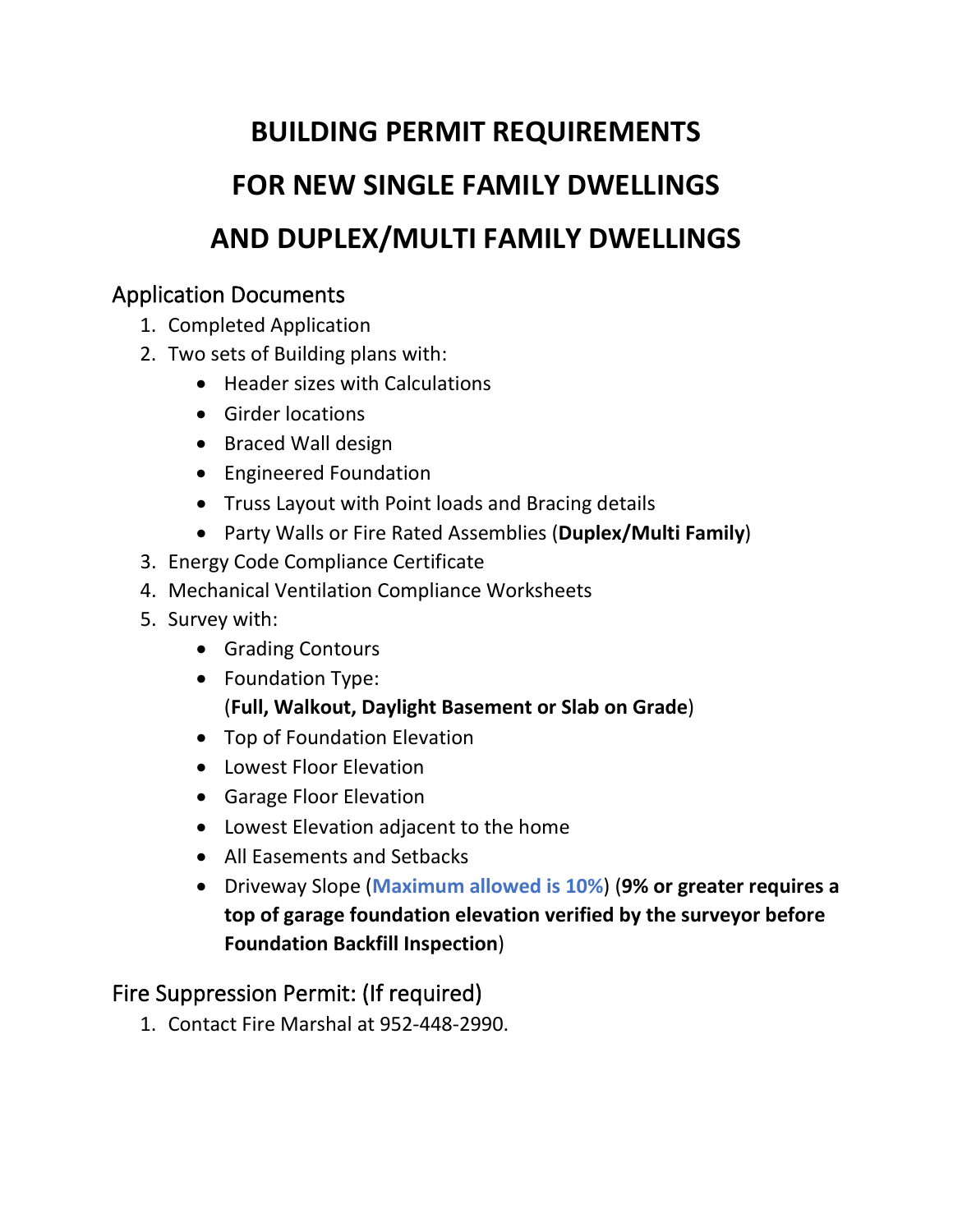#### Prior to Issuance of Permit:

- 1. Site Inspection:
	- Planning, Engineering and Building Approvals
	- Erosion Control in place
	- Home staked for **SITE INSPECTION**

#### Issuance of Permit:

- 1. Approved Site Visit
- 2. Payment of Permit (Includes \$2,500.00 Escrow for Landscaping, Sidewalk Inspection, and Driveway)

## Inspections: (Approved Plans and Permit Card must be onsite)

- 1. Call for Inspections at least 24 to 48 hours in advance
- 2. Footing (**Rock Entrance must be installed**)
- 3. Poured Wall
- 4. Foundation (**Waterproofing, Insulation and Drain-tile completed**)
- 5. Plumbing Underground
- 6. Exterior Wall Bracing/Sheathing (**Before House Wrap**)
- 7. Party Wall or Fire Rated Assemblies (**If required**)
- 8. See Permit Card for Additional Inspections
- 9. All Inspections on Permit Card are required to be approved before any work is covered
- 10. To cancel inspections, please call by **8:15 a.m.** for **A.M.** inspections and **11:30 a.m.** for **P.M.** Inspections

## Final Certificate of Occupancy:

- 1. Blower Door Test Report
- 2. Energy Code Compliance Certificate
- 3. Pressure Vacuum Breaker (PVB) Report (**Only when PVB installed**)
- 4. Aero Seal Report (**If Aero Seal was Done**)
- 5. Electrical Final Completed
- 6. All Life and Safety Completed